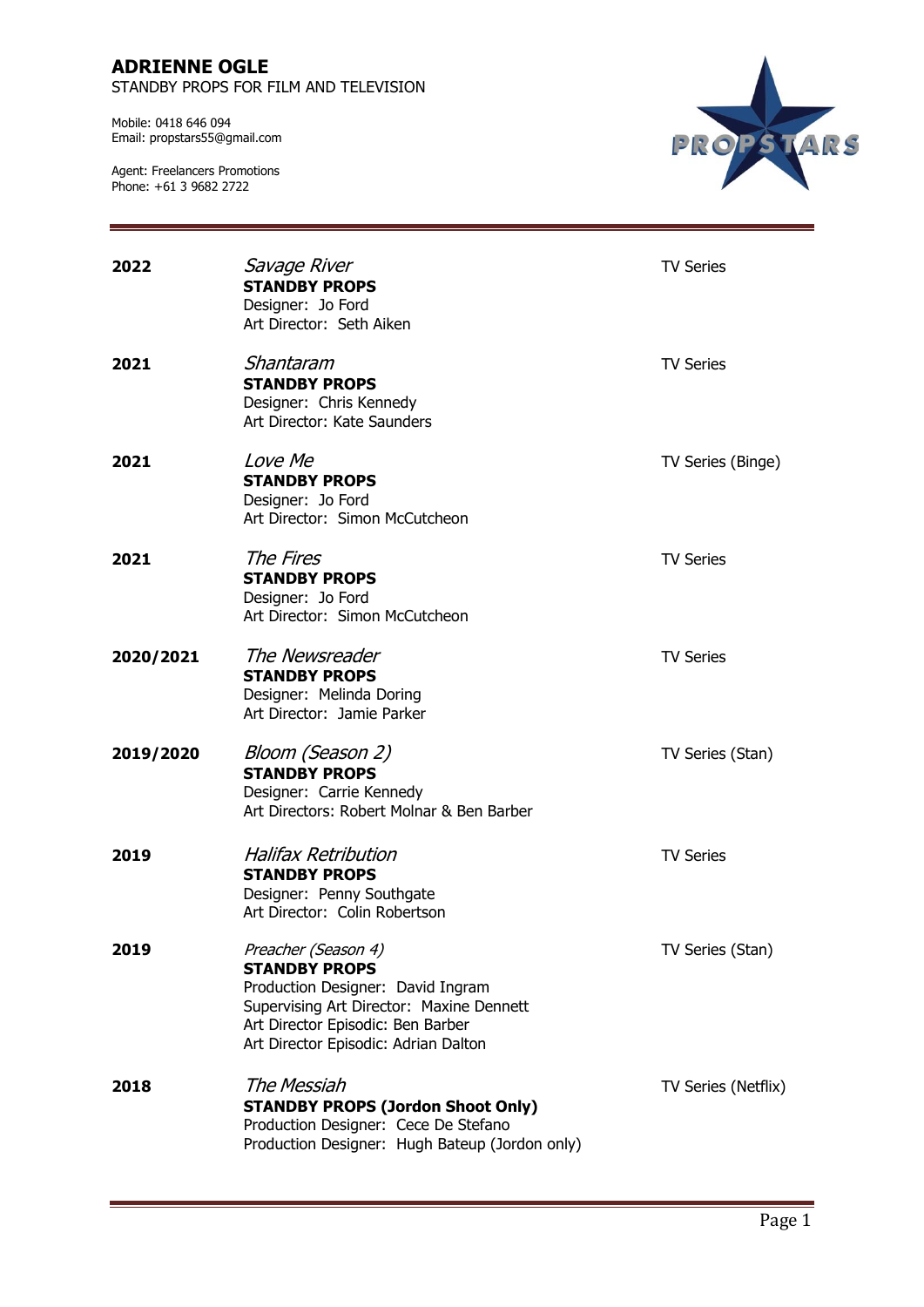STANDBY PROPS FOR FILM AND TELEVISION

Mobile: 0418 646 094 Email: propstars55@gmail.com



| 2018 | Bloom<br><b>STANDBY PROPS</b><br>Production Designer: Carrie Kennedy<br>Art Director: Ben Barber                      | TV Series (Stan) |
|------|-----------------------------------------------------------------------------------------------------------------------|------------------|
| 2018 | Ride Like A Girl<br><b>STANDBY PROPS</b><br>Production Designer: Carrie Kennedy<br>Art Director: Ben Barber           | Feature Film     |
| 2018 | <i>Nowhere Boys</i><br><b>STANDBY PROPS</b><br>Production Designer: Simon McCutcheon<br>Art Director: Toni McCutcheon | <b>TV Series</b> |
| 2017 | Sando<br><b>STANDBY PROPS</b><br>Production Designer: Virginia Mesiti<br>Art Director: Anthea Hodge                   | <b>TV Series</b> |
| 2017 | The Merger<br><b>STANDBY PROPS</b><br>Production Designer: Nicola Stillone<br>Art Director: Marianne Evans            | Feature Film     |
| 2017 | Romper Stomper<br><b>STANDBY PROPS</b><br>Production Designer: Jo Ford<br>Art Director: Simon McCutcheon              | TV Series (Stan) |
| 2017 | Picnic at Hanging Rock<br><b>STANDBY PROPS</b><br>Production Designer: Jo Ford<br>Art Director: Simon McCutcheon      | TV Series (Fox)  |
| 2017 | Olivia Newton-John<br><b>STANDBY PROPS</b><br>Production Designer: Penny Southgate<br>Art Director: Ben Barber        | Telemovie        |
| 2016 | Olivia Newton-John<br><b>STANDBY PROPS</b><br>Production Designer: Penny Southgate<br>Art Director: Ben Barber        | Telemovie        |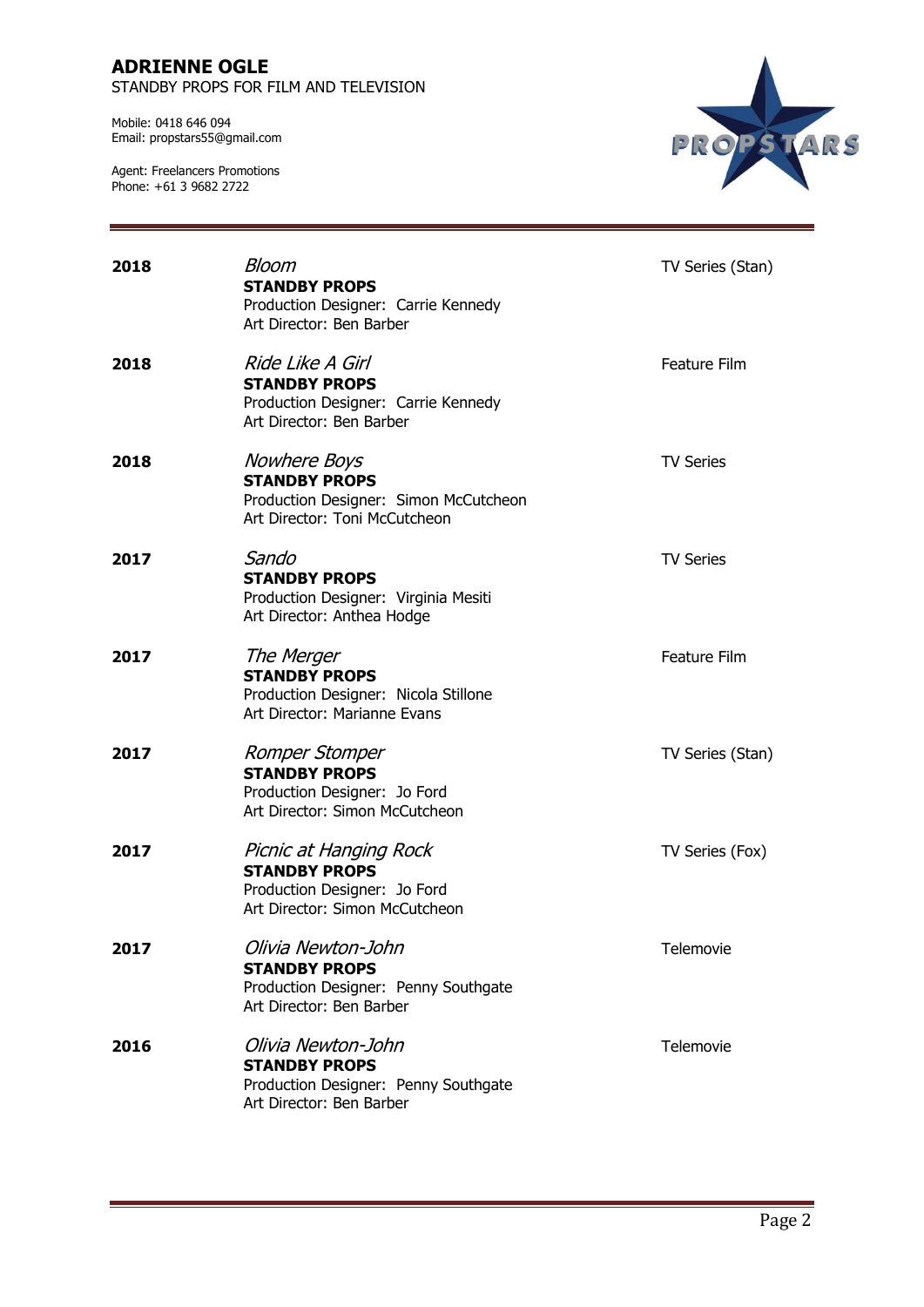STANDBY PROPS FOR FILM AND TELEVISION

Mobile: 0418 646 094 Email: propstars55@gmail.com



| 2016 | Dr Blake (Season 5)<br><b>STANDYBY PROPS</b><br>Production Designer: Carrie Kennedy<br>Art Director: Adele Flere                                  | <b>TV Series</b> |
|------|---------------------------------------------------------------------------------------------------------------------------------------------------|------------------|
| 2016 | Offspring (Season 6)<br><b>STANDBY PROPS</b><br>Production Designer: Carrie Kennedy<br>Art Director: Ben Morieson                                 | <b>TV Series</b> |
| 2016 | Place to Call Home (Season 4, Eps 1,2,3 & 4)<br><b>STANDBY PROPS</b><br>Production Designer: Fiona Donovon<br>Art Director: Loretta Erin Cosgrove | TV Series (Fox)  |
| 2015 | Dr Blake (Season 4)<br><b>STANDYBY PROPS</b><br>Production Designer: Carrie Kennedy<br>Art Director: Adele Flere                                  | <b>TV Series</b> |
| 2015 | Place to Call Home (Season 3)<br><b>STANDBY PROPS</b><br>Production Designer: Fiona Donovon<br>Art Director: Diann Wajon                          | TV Series (Fox)  |
| 2015 | Molly<br><b>STANDBY PROPS</b><br>Co Designers: Carrie Kennedy & Ben Morieson                                                                      | Telemovie        |
| 2014 | Dr Blake (Season 3)<br><b>STANDBY PROPS</b><br>Production Designer: Carrie Kennedy<br>Art Director: Adele Flere                                   | <b>TV Series</b> |
| 2014 | The Secret River<br><b>STANDBY PROPS</b><br>Production Designer: Herbert Pinter<br>Art Director: Michael Rumpf                                    | Telemovie        |
| 2014 | Gallipolli<br><b>STANDBY PROPS</b><br>Production Designer: Jo Ford<br>Art Director: Jeff Thorp                                                    | <b>TV Series</b> |
| 2013 | Dr Blake (Season 2)<br><b>STANDBY PROPS</b><br>Production Designer: Carrie Kennedy<br>Art Director: Adele Flere                                   | <b>TV Series</b> |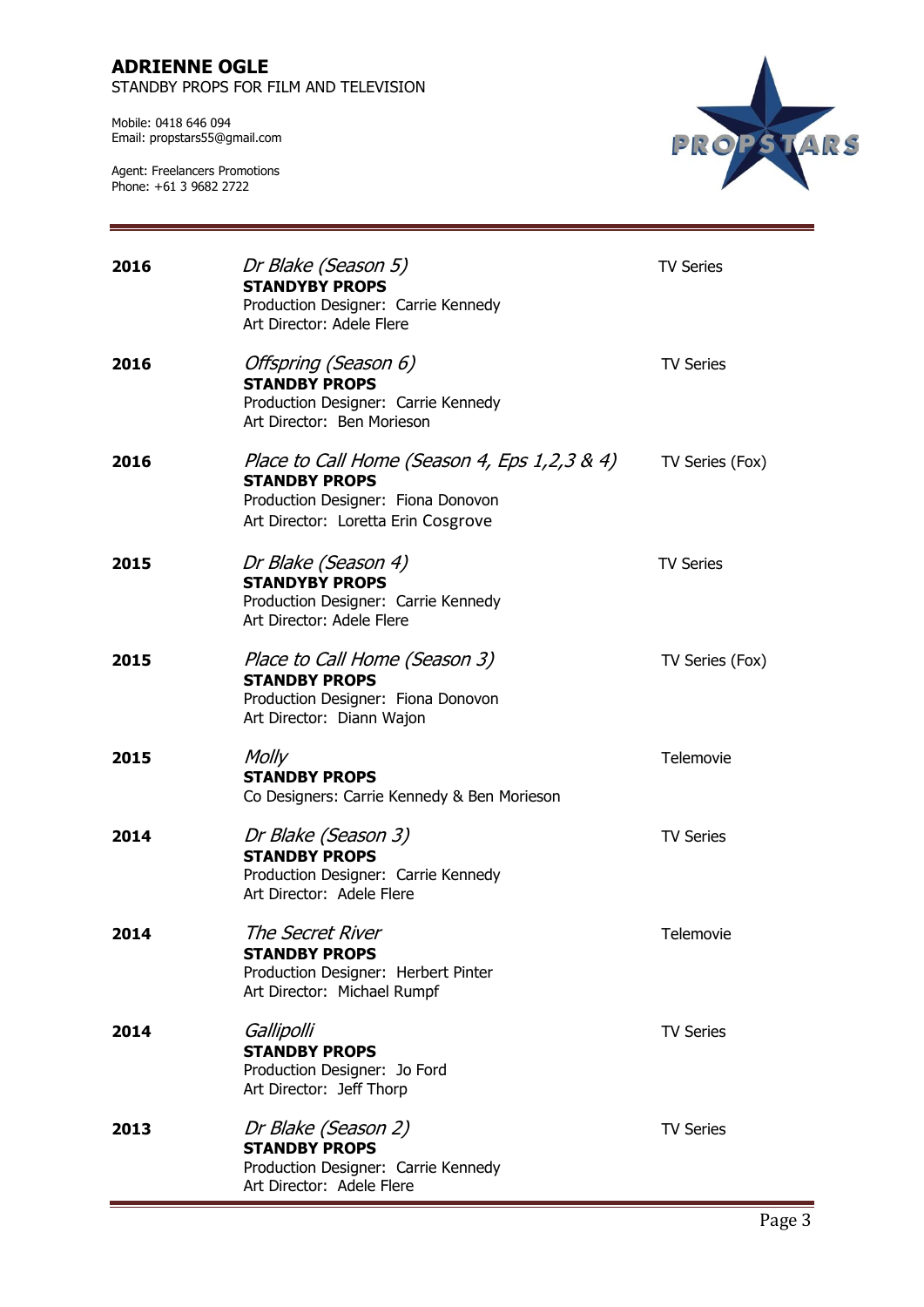#### **ADRIENNE OGLE**  STANDBY PROPS FOR FILM AND TELEVISION

Mobile: 0418 646 094 Email: propstars55@gmail.com



| 2013    | Never Tear Us Apart: The Untold Story of INXS<br><b>STANDBY PROPS</b><br>Co Designers: Carrie Kennedy & Ben Morieson     | Telemovie        |
|---------|--------------------------------------------------------------------------------------------------------------------------|------------------|
| 2013    | Offspring (Season 4)<br><b>STANDBY PROPS</b><br>Production Designer: Carrie Kennedy<br>Art Director: Adele Flere         | <b>TV Series</b> |
| 2012    | Mr & Mrs Murder<br><b>STANDBY PROPS</b><br>Production Designer: Penny Southgate<br>Art Director: Steve Travis            | <b>TV Series</b> |
| 2012    | Dr Blake (Season 1)<br><b>STANDBY PROPS</b><br>Production Designer: Carrie Kennedy<br>Art Director: Adele Flere          | <b>TV Series</b> |
| 2012    | Offspring (Series 3) [6 weeks]<br><b>STANDBY PROPS</b><br>Production Designer: Sally Shepard<br>Art Director: Seth Aiken | <b>TV Series</b> |
| 2011    | Winners & Losers (Season 2)<br><b>STANDBY PROPS</b><br>Production Designer: Ben Bangay<br>Art Director: Simon McCutcheon | <b>TV Series</b> |
| 2011    | Wildboys<br><b>STANDBY PROPS</b><br>Production Designer: Tim Ferrier<br>Art Director: Adrian Britnall                    | <b>TV Series</b> |
| 2010/11 | Sea Patrol (Season 5)<br><b>STANDBY PROPS</b><br>Production Designer: Michael Rumpf<br>Art Director: JD Wingrove         | <b>TV Series</b> |
| 2010    | <b>Killing Time</b><br><b>STANDBY PROPS</b><br>Production Designer: Chris Kennedy<br>Art Director: Marita Mussett        | Telemovie        |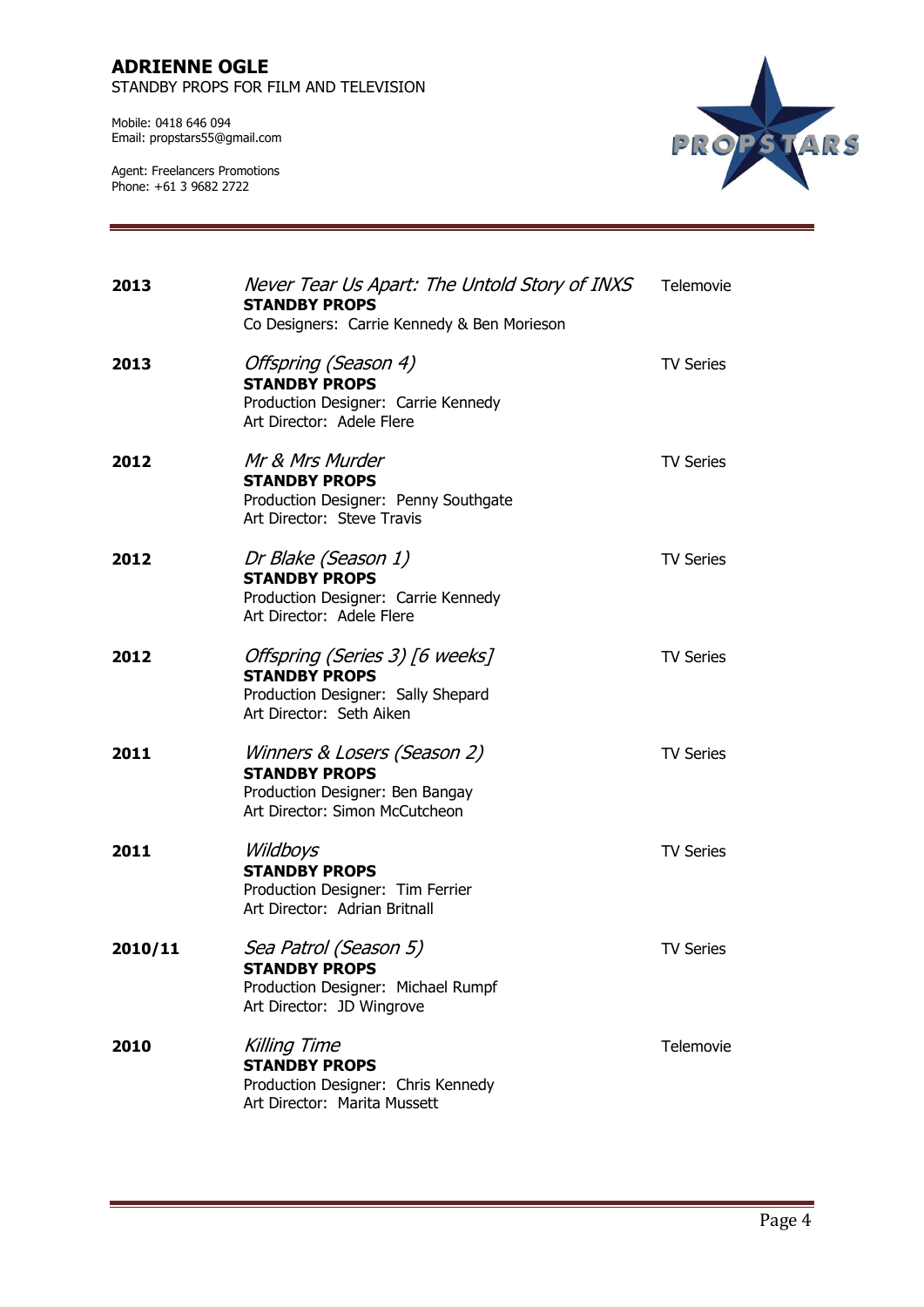STANDBY PROPS FOR FILM AND TELEVISION

Mobile: 0418 646 094 Email: propstars55@gmail.com



| 2009/10 | Sea Patrol (Season 4)<br><b>STANDBY PROPS</b><br>Production Designer: Michael Rumpf<br>Art Director: JD Wingrove                         | <b>TV Series</b> |
|---------|------------------------------------------------------------------------------------------------------------------------------------------|------------------|
| 2009    | Beneath Hill 60<br><b>STANDBY PROPS</b><br>Production Designer: Clayton Jauncey<br>Art Director: Sam Hobbs                               | Feature Film     |
| 2009    | Lockie Leonard (Season 2)<br><b>STANDBY PROPS</b><br>Production Designer: Clayton Jauncey<br>Art Directors: Emma Fletcher, Alex Holmes   | <b>TV Series</b> |
| 2008    | The Circuit<br><b>STANDBY PROPS</b><br>Production Designer: Sam Hobbs<br>Art Director: Sue Italiano                                      | <b>TV Series</b> |
| 2008    | <b>Blood in the Sand</b><br><b>STANDBY PROPS</b><br>Production Designer: Clayton Jauncey<br>Art Director: Juliet John                    | Telemovie        |
| 2007/08 | The Pacific<br><b>STANDBY PROPS - Blue Team</b><br>Production Designer: Anthony Pratt<br>Art Directors: Dominic Hyman, Richard Hobbs     | Telemovie        |
| 2007    | Australia<br><b>ASSISTANT STANDBY PROPS</b><br>Production Designer: Catherine Martin<br>Art Director: Ian Gracie                         | Feature Film     |
| 2007    | <b>Heyy Babyy</b><br><b>STANDBY PROPS - Australia</b><br>Production Designer: Acropolis                                                  | Feature Film     |
| 2006    | Where the Wild Things Are<br>2 <sup>ND</sup> UNIT STANDBY PROPS (1 MONTH)<br>Production Designer: KK Barrett<br>Art Director: Jeff Thorp | Feature Film     |
| 2006    | Marx & Venus<br><b>STANDBY PROPS</b><br>Production Designer: Clayton Jauncey<br>Art Director: Emma Fletcher                              | <b>TV Series</b> |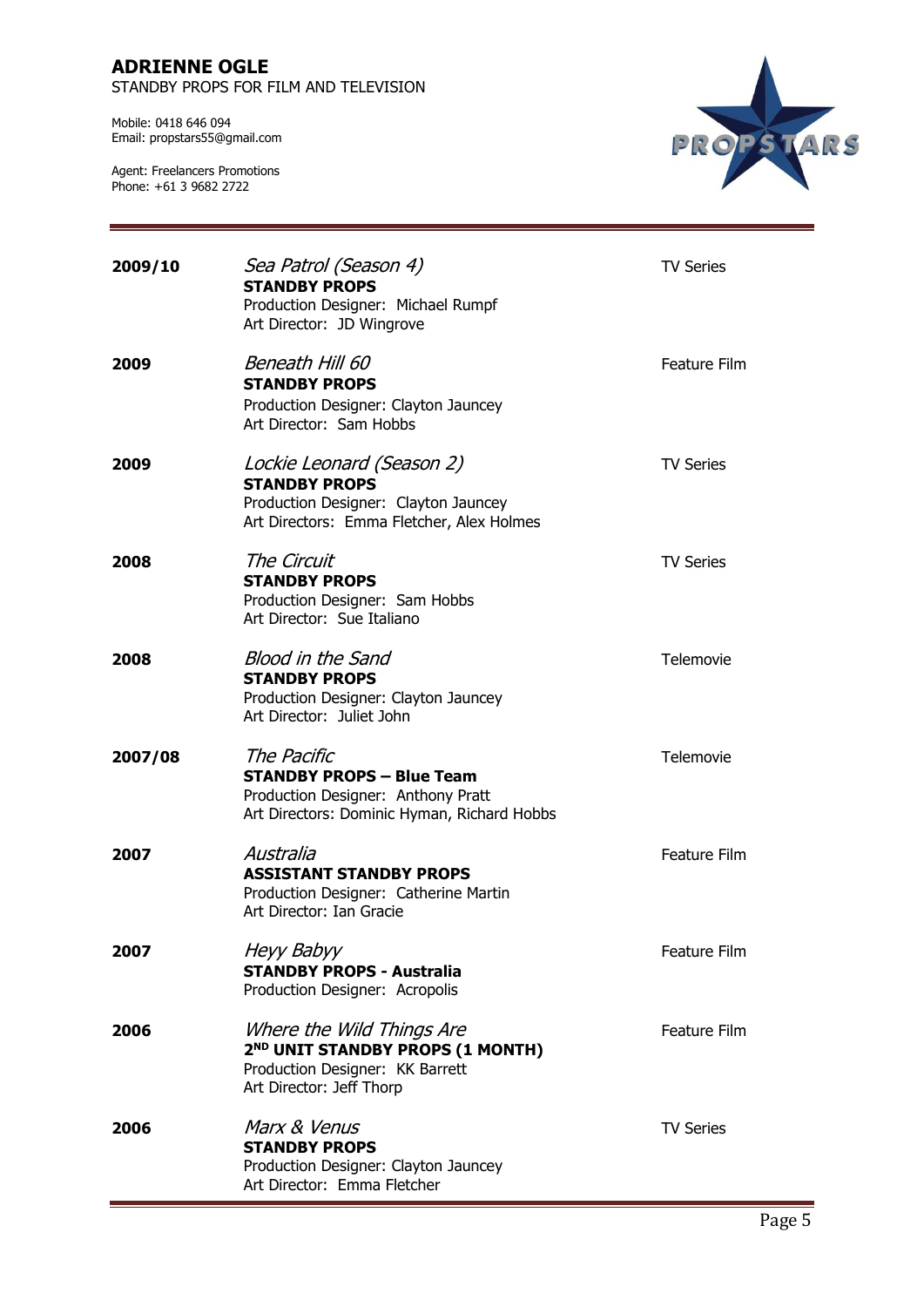STANDBY PROPS FOR FILM AND TELEVISION

Mobile: 0418 646 094 Email: propstars55@gmail.com



| 2006 | Joanne Lees: Murder in the Outback<br><b>STANDBY PROPS</b><br>Production Designer: John Rohde<br>Art Director: Charlie Revai                                | Telefeature         |
|------|-------------------------------------------------------------------------------------------------------------------------------------------------------------|---------------------|
| 2006 | Lockie Leonard<br><b>STANDBY PROPS</b><br>Production Designer: Clayton Jauncey<br>Art Directors: Emma Fletcher, Sam Hobbs                                   | <b>TV Series</b>    |
| 2005 | Answered By Fire<br><b>STANDBY PROPS</b><br>Production Designer: Nicolas McCallum<br>Art Director: Jen O'Connell                                            | Telefeature         |
| 2005 | Charlotte's Web<br><b>STANDBY GREENS / 2<sup>nd</sup> Unit s/By Props</b><br>Production Designer: Stuart Wurtzel<br>Art Directors: John Kasarda, Tom Nursey | Feature Film        |
| 2004 | Love My Way (Season 1)<br><b>STANDBY PROPS</b><br>Production Designer: Colin Gibson<br>Art Director: James Watts                                            | <b>TV Series</b>    |
| 2004 | The Mask<br><b>STANDBY PROPS - 2nd Unit</b><br>Production Designer: Leslie Dilley<br>Art Director: Bill Booth                                               | <b>Feature Film</b> |
| 2003 | Go Big<br><b>STANDBY PROPS</b><br>Production Designer: Sarah Stolmon<br>Art Director: Robyn Williams                                                        | Telefeature         |
| 2003 | Anacondas: The Hunt for the Blood Orchid<br><b>STANDBY PROPS GREENS</b><br>Production Designer: Bryce Perrin<br>Production Designer: Brian Edmonds          | Feature Film        |
| 2003 | The Natalie Wood Story<br><b>STANDBY PROPS</b><br>Prodcution Designer: Laurence Eastwood<br>Art Director: Scott Bird                                        | Feature Film        |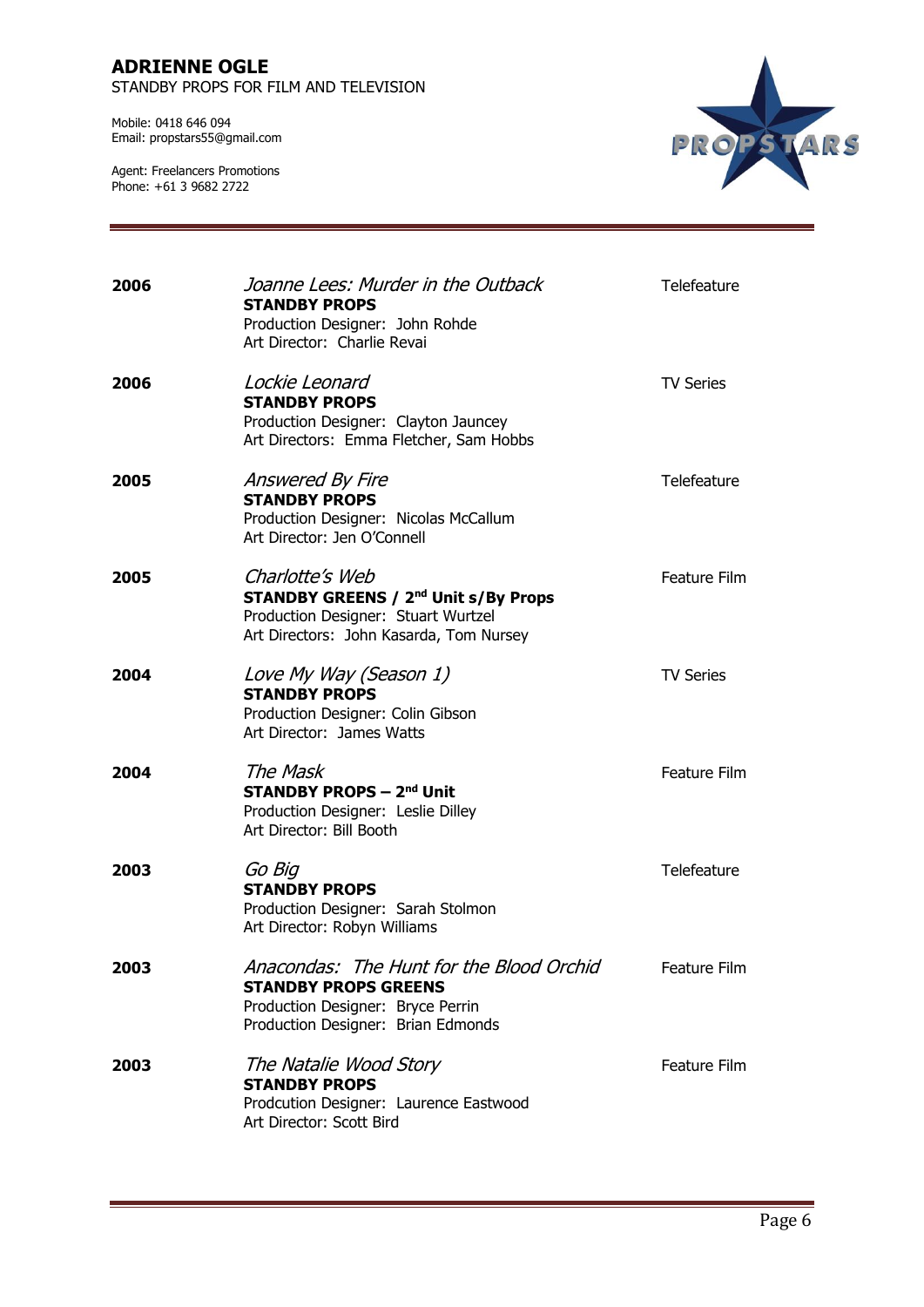STANDBY PROPS FOR FILM AND TELEVISION

Mobile: 0418 646 094 Email: propstars55@gmail.com



| 2003 | <b>Future Tense</b><br><b>STANDBY PROPS</b><br>Production Designer: John Dowding<br>Art Director: Mark Dawson               | Telefeature      |
|------|-----------------------------------------------------------------------------------------------------------------------------|------------------|
| 2002 | Don't Blame Me<br><b>STANDBY PROPS</b><br>Production Designer: Tony Raes<br>Art Director: Helen Baumann                     | <b>TV Series</b> |
| 2001 | Jeopardy<br><b>STANDBY PROPS</b><br>Production Designer: Tony Raes<br>Art Director: Judy Kelly                              | <b>TV Series</b> |
| 2001 | The Nugget<br><b>STANDBY PROPS</b><br>Production Designer: Nicholas McCallum<br>Art Director: Jen O'Connell                 | Feature Film     |
| 2001 | Kangaroo Jack<br><b>STANDBY PROPS - 2nd Unit</b><br>Production Designer: George Liddle<br>Art Director: Brian Edmonds       | Feature Film     |
| 2001 | <b>Outriders</b><br><b>STANDBY PROPS</b><br>Production Designer: Tony Raes<br>Art Director: Judy Kelly                      | <b>TV Series</b> |
| 2000 | South Pacific<br><b>STANDBY PROPS</b><br>Production Designer: Patritsia Von Brandenstein<br>Art Director: Nicholas McCallum | Telefeature      |
| 2000 | <b>Mullet</b><br><b>STANDBY PROPS</b><br>Production Designer: Elizabeth Moore<br>Art Director: Benay Ellison                | Feature Film     |
| 2000 | <b>Grass Roots</b><br><b>STANDBY PROPS</b><br>Production Designer: Leigh Tierney<br>Art Director: Louise Rooney             | <b>TV Series</b> |